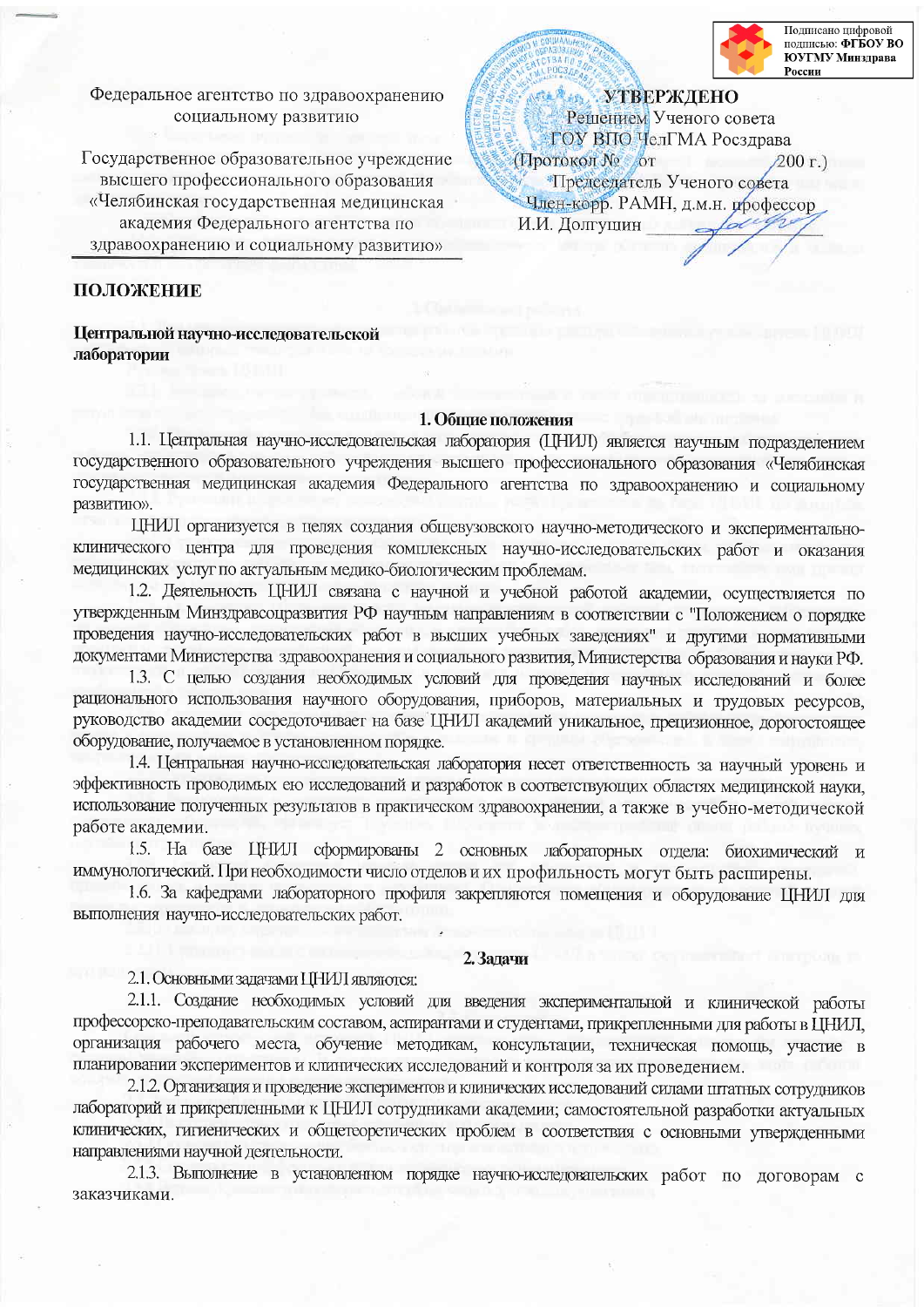2.1.4. Выполнение платных медицинских услуг.

2.1.5. Подготовка научных кадров через аспирантуру и докторантуру для нужд академии, подготовка научных кадров по договорам для учреждений Челябинской области и Урало-Сибирского региона, в том числе на платной основе.

2.1.6. Оказание консультативной помощи по обучению специалистов того или иного профиля.

2.1.7. Проведение сертификационных и квалификационных циклов обучения специалистов в области клинической лабораторной диагностики.

#### 3. Организация работы

3.1. Для непосредственного руководства работой приказом ректора назначается руководитель ЦНИЛ (доктор наук), который является членом Совета академии.

Руководитель ЦНИЛ:

2.2.1. Непосредственно руководит работой подразделения и несет ответственность за состояние и результаты научной, практической и хозяйственной деятельности, а также трудовой дисциплины.

2.2.2. Представляет ректору академии на рассмотрение планы и отчеты по научно-исследовательским работам, выполненным на базе лаборатории кафедрами академии, по собственной договорной тематике, а также организует и возглавляет последние.

2.2.3. Руководит и организует выполнение платных услуг, проводимых на базе ЦНИЛ, по которым отчитывается перед руководством академии.

2.2.4. Предоставляет сотрудникам кафедр академии, студентам и другим лицам, прикрепленным для работы в лаборатории, рабочие места. Контролирует работу прикрепленных лиц, выполнение ими правил внутреннего трудового распорядка и календарных планов.

2.2.5. Осуществляет общее руководство научно-исследовательской работой сотрудников лаборатории, организует обсуждение законченных научно-исследовательских работ, внедрение результатов этих работ в практику и составление рекомендаций для опубликования законченных научных работ. Способствует работе изобретателей и рационализаторов. Организует и проводит научные и научно-методические совещания и конференций в лаборатории.

2.2.6. Организует повышение квалификации по специальности клиническая лабораторная диагностика научных сотрудников и других специалистов с высшим и средним образованием, а также сотрудников, направляемых из других лабораторий.

2.2.7. Организует научное сотрудничество с другими научными и медицинскими учреждениями.

2.2.8. Рассматривает и утверждает индивидуальные планы научной, методической и другой работы сотрудников лабораторий, организует изучение, обобщение и распространение опыта работы лучших научных сотрудников.

2.2.9. Организует подготовку научных кадров для лаборатории и рассмотрение диссертаций, представленных к защите сотрудниками лабораторий. Осуществляет общее руководство научной работой научных сотрудников и аспирантов лаборатории.

2.2.10. Подбирает кандидатуры для замещения должностей сотрудников ЦНИЛ.

2.2.11. Организует ведение необходимого делопроизводства ЦНИЛ, а также осуществляет контроль за его ведением.

# 2.3. Структура

Основной структурной единицей ЦНИЛ является отдел, возглавляемый заведующим отделом старшим научным сотрудником. В составе отдела создаются научно-исследовательские отделения, работой которых руководят старшие научные сотрудники.

2.5. Заведующий отделом несет всю ПОЛНОТУ ответственности за

2.5.1. Выполнение планов научно-исследовательской работы отдела;

2.5.2. Организацию труда, технику безопасности и производственную санитарию;

2.5.3. Сохранность и эффективное использование оборудования и реактивов;

2.5.4. Ведение, хранение и использование всей научной и другой документации.